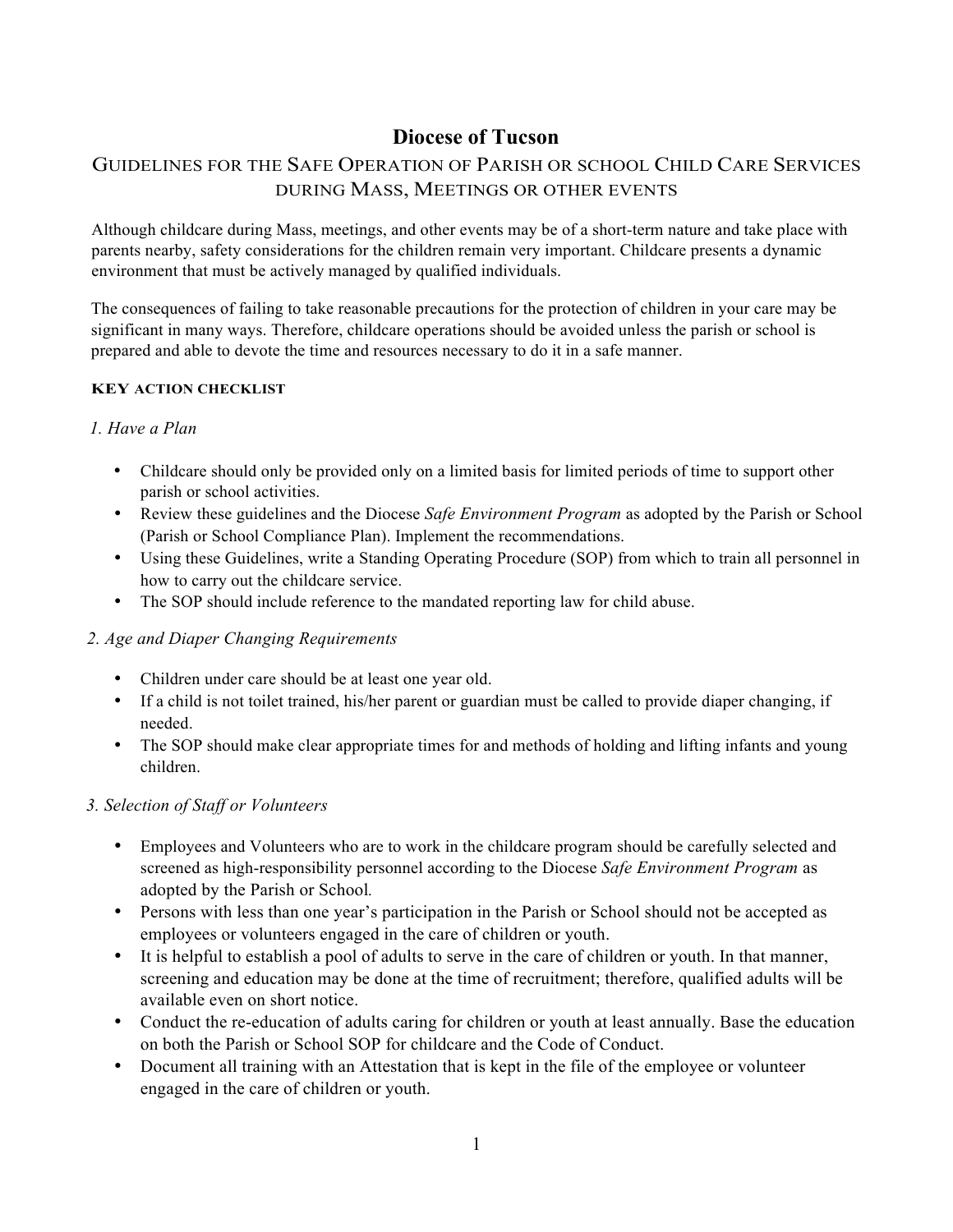- If minors are used to provide service,
	- they should be carefully screened by way of an interview and reference checks,
	- they should be trained with the Code of Conduct for Youth Working with Younger Children and the SOP, and
	- they should be closely supervised.
- The process for young adult (18-21 years of age) employees or volunteers caring for children or youth is essentially the same, but these personnel should also be screened by way of a criminal history check.
- Parents may stop by for a brief time to look in on their children, but they must not be permitted to become an informal childcare volunteer.

### *4. Informed Consent*

Parents or guardians must be made aware of the childcare arrangement and environment.

- Parents/guardians should complete a parental consent form that makes clear the services to be provided and their responsibilities. See *Child Care Registration Form*.
- Solicit any new information on current health status and chronic conditions such as allergies when a child is signed in.
- A sick child should not be accepted for care.
- Belongings of the child should be labeled with his or her name.
- Prior to leaving his or her child for the first time, a parent or guardian should be encouraged to tour the childcare area.

### *5. Do Not Provide Food or Medication*

- Because of the possibility of severe food allergies (peanuts, wheat, sugar, etc.) food should not be provided by the childcare service. If a child is hungry, his/her parent or guardian should be called.
- Snacks left by a parent for his or her own child are likely to be shared with other children. Again, because of the possibility of food allergies, parents should not leave snacks for their children.
- Medication should not be dispensed.

### *6. Facility, Environment, and Equipment*

An appropriate area should be designated for the childcare operations with particular attention to the following.

- The childcare area should be secure, have required exits, and be located at ground level.
- Windows should be placed in doors to the rooms.
- The childcare area should be free from obvious hazards, and appropriate for the age of the children.
- Some common examples of hazards are: electrical outlets that are not protected, cabinets that are left unlatched, all unsecured toxic materials, cabinets or shelves that are not securely anchored, looped blind cords, and bathroom water temperature hot enough to scald.
- Toys, if any, should be clean and age appropriate with special care to eliminate any toys that present choking hazards.

### *7. Supervision*